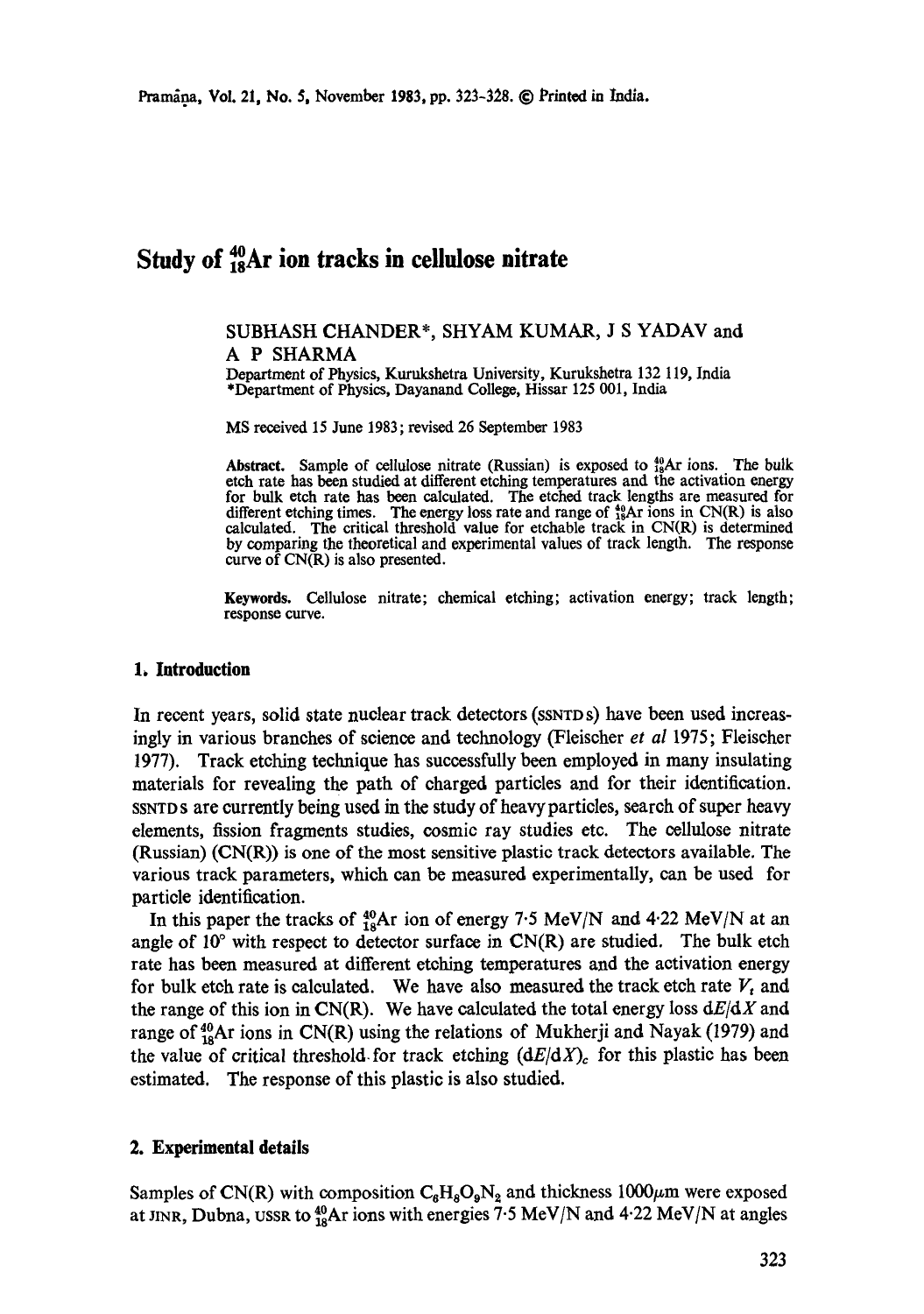$90^\circ$  and  $10^\circ$  to the plane of the samples. The exposed samples were etched in stirred 6.25 N sodium hydroxide solution at  $(60 \pm 1)$ °C. The thickness difference method was preferred for measuring bulk etch rate  $V_b$  over the weight-loss method. This was because the latter method is not applicable since water absorption by the plastic ( $\simeq$  4% by weight at 70°C, Blandford *et al* 1969) makes it difficult to measure the dissolved weight accurately. We have also measured bulk etch rate  $V<sub>b</sub>$  by the diameter measurement technique using fission fragment of <sup>252</sup>Cf (Rao et al 1981). For  $V_t \ge V_b$ , the average diameter D of fission fragment is obtained by the relation.

$$
D=2 V_b t, \qquad (1)
$$

where  $V_b$  is the bulk etch rate and t is the etching time.

The etch pit diameter and length were measured with a transmitted light microscope 'Olympus' BH(Japan) having an eyepiece micrometer whose least count  $= 0.215~\mu m$  at a magnification of 900 X. The V<sub>t</sub> value was calculated on the assumption that it remains constant for very small etching time during which a small segment of particle trajectory is etched (Fleischer *et al* 1975). The correlation between the  $V_t$  and the track length for an etching time t, is given by relation

$$
L=\int\limits_0^t V_t\,\mathrm{d}t,\qquad (2)
$$

or

$$
V_t = \delta L/\delta t,\tag{3}
$$

where  $\delta L$  is the small change of track length in small etching time  $\delta t$ .

## **3. Results and discussion**

Figure 1 shows the variation of log  $V<sub>b</sub>$  against  $1/T$ , where T is the etching temperature in  ${}^{\circ}K$ , to find out the activation energy  $E_b$  for bulk etching which is found to be



Figure 1. Plot of  $\log V_b$  vs  $1/T \times 10^3$  ( $\rm K^{-1}$ ).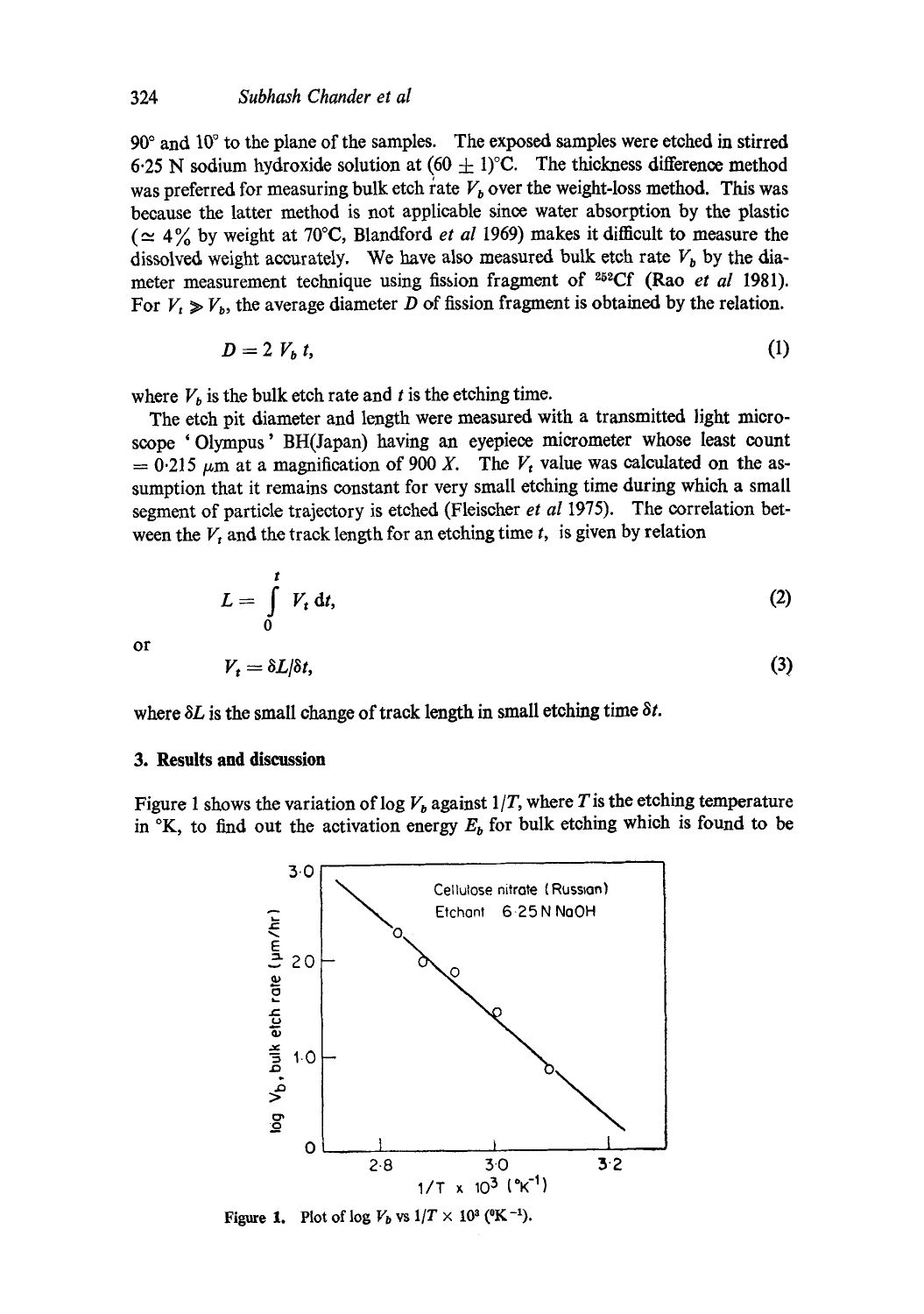

Figure 2. Variation of a **observed track length with etching time; b corrected track**  length with etching time; for <sup>40</sup><sub>18</sub>Ar having the energy 7.5 MeV/N at an angle 10<sup>o</sup>.



Figure 3. Variation of a **observed track length with etching time; b corrected track**  length with etching time; for  $^{40}_{18}$ Ar having the energy 4.22 **MeV/N** at an angle 10<sup>o</sup>.

 $(0.86 \pm 0.02)$  eV. Figures 2a and 3a show the variation of observed length of  $^{40}_{18}$ Ar tracks for energies 7.5 MeV/N and 4.22 MeV/N. It is seen that the observed track length first increases and then starts decreasing after a certain etching time,  $t_c$  which **is required to etch the tracks completely. The observed track length first increases**  with etching time due to  $V_t$  along the track till the end point is reached. Beyond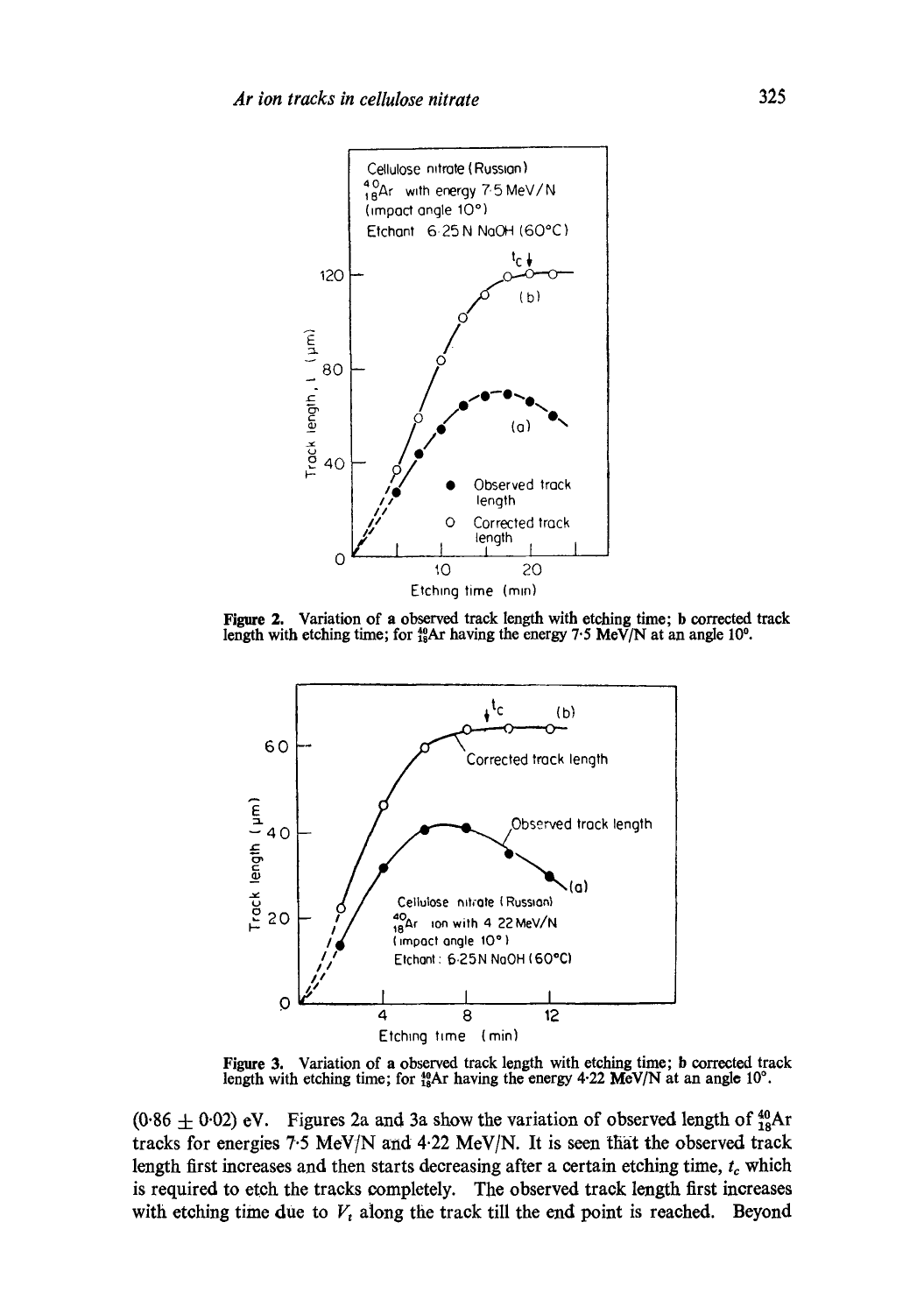this point the material is undamaged and is etched at the speed  $V<sub>b</sub>$ . Further etching causes a decrease in the observed track length due to over etching. Figures 2b and 3b show the variation of corrected track length with etching time for both the energies. The corrected track length  $(L)$  is determined by using the relation

$$
L = \frac{l}{\cos \phi} + \frac{V_b t}{\sin \phi} - V_b (t - t_c),
$$
\n(4)



Figure 4. Corrected track length distribution of  $^{40}_{18}$ Ar ion track having the energy  $7.5$  MeV/N.



Figure 5. Corrected track length distribution of  $^{40}_{18}$ Ar ion tracks having the energy  $4.22$  MeV/N.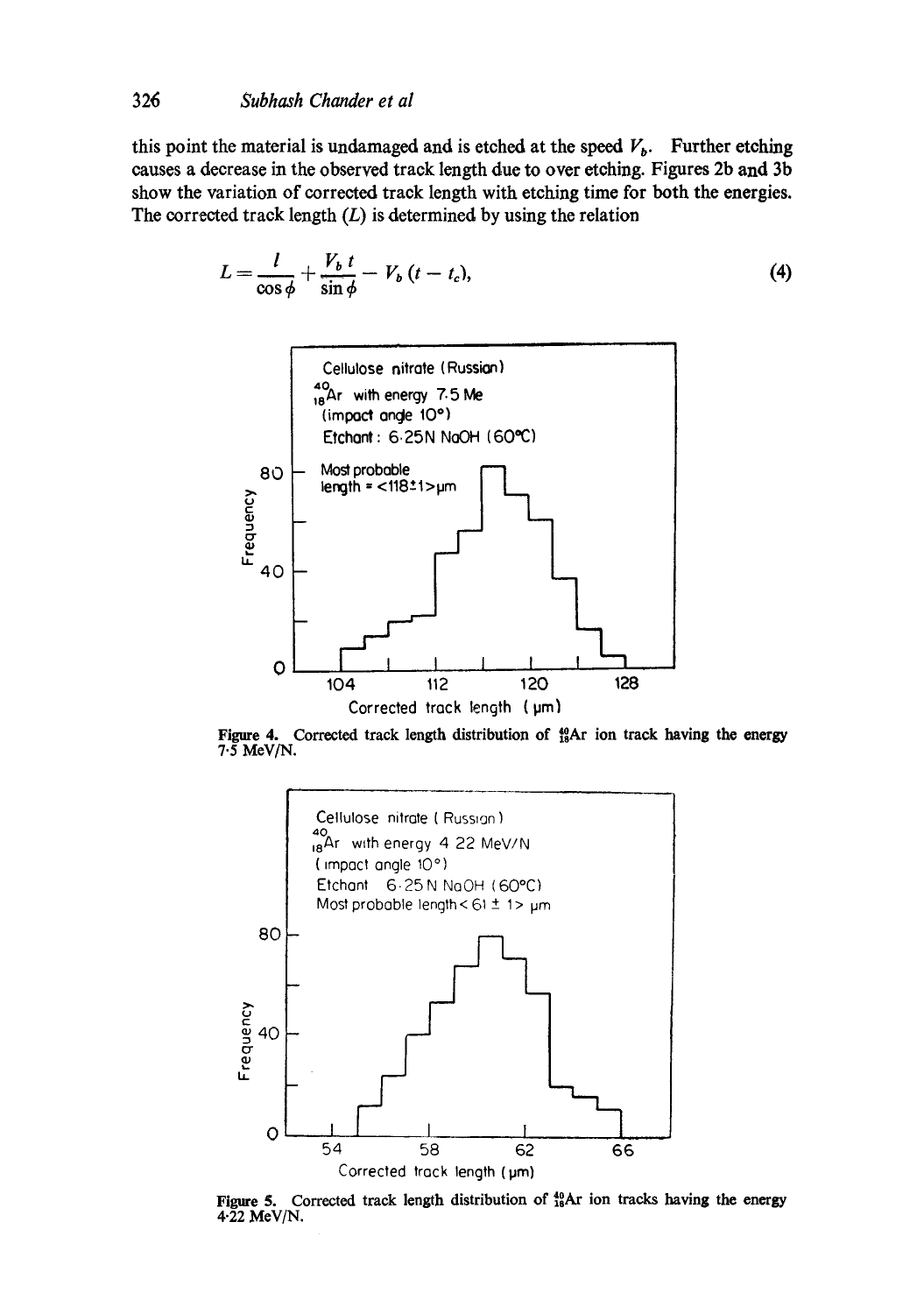where l is the observed length and  $\phi$  the angle of incidence to the detector surface. It is dear that the corrected track length first increases and then becomes constant beyond  $t_c$ .

The corrected track length distribution was observed by plotting the frequency against the corrected track length as shown in figures 4 and 5 for an angle of  $10^{\circ}$ with energies 7.5 MeV/N and 4.22 MeV/N respectively. From these histograms the most probable track length come out as (118  $\pm$  1)  $\mu$ m and (61  $\pm$  1)  $\mu$ m for  $^{40}_{18}$ Ar ions of energy 7-5 MeV/N and 4.22 MeV/N respectively.

Assuming the validity of Bragg's additive rule and using the Mukherji and Nayak (1979) range energy equations, we have calculated the energy loss rate *dE/dX* and range of  $^{40}_{18}$ Ar ions in CN(R), using the computer TDC 316. The value of range for this ion is found to be 121.4  $\mu$ m and 64.4  $\mu$ m for energies 7.5 MeV/N and 4.22 MeV/N respectively.

By comparing the theoretical values of range with the total etehable track length, we have calculated the critical threshold value  $(dE/dX)_{c}$  for CN(R). The  $(dE/dX)_{c}$ value for  $^{40}_{18}$ Ar comes out to be (3  $\pm$  1) MeV mg<sup>-1</sup> cm<sup>2</sup>.

The  $V_t$  values were obtained from the values of corrected track length at different etching times. A plot of the track etch rate versus corresponding energy loss *dE/dX*  in cellulose nitrate (Russian) is shown in figure 6. The  $dE/dX$  at which  $V_t$  equals the  $V_b$  is taken as the cuitical energy loss for etchable track and below this energy loss no ' etehable track' is produced. From this plot the value of critical energy loss  $(dE/dX)_c$  was found to be (2.8  $\pm$  0.5) MeV mg<sup>-1</sup> cm<sup>2</sup> for  $^{40}_{18}$ Ar ion tracks in cellulose nitrate (Russian).

# **Acknowledgement**

Authors are grateful to JINR, (USSR) authorities for providing the exposed samples.



Figure 6. Plot of energy.loss vs etching velocity.